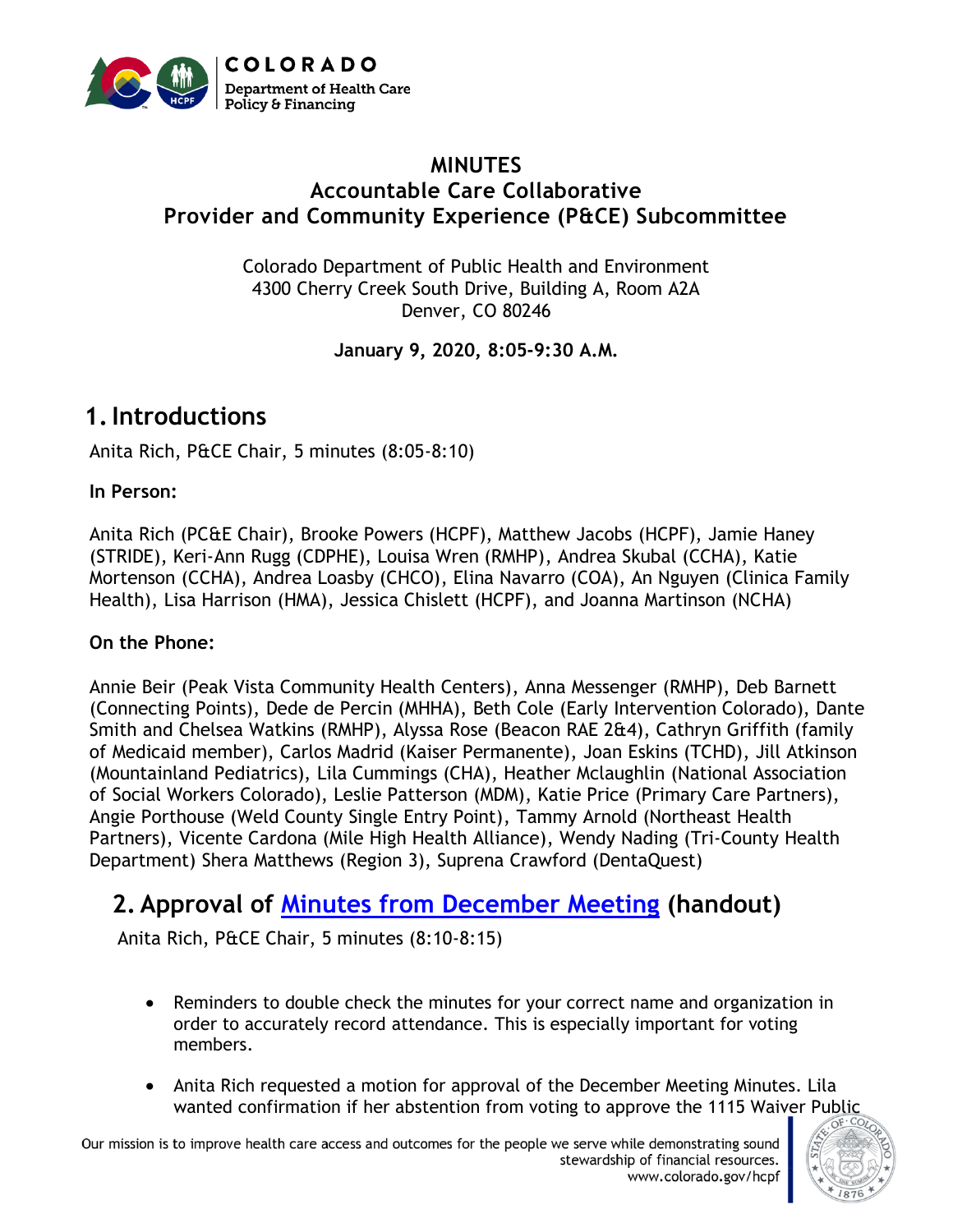Comment Letter was included in the December Meeting Minutes. Anita confirmed this request. The meeting minutes were approved without revisions or abstentions.

• Discussion of updates, accomplishments, and feedback regarding the 1115 Wavier Application submitted to Centers for Medicare and Medicaid (CMS). Anita shared how PC&E was one of the few committees that gave input into this waiver application.

# **3. State PIAC Update**

Dede de Percin, State PIAC member 5 minutes (8:15-8:20)

- Presentation by Jessica Chislett on the Access Monitoring Review Plan (AMRP) and overall access to care. The AMRP has not yet been submitted to Center for Medicare and Medicaid Services (CMS).
- Each PIAC sub-committee has been submitting their charters. Most recently, the Behavioral Health Integration Strategies (BHIS) subcommittee (previously the Improving and Bridging Systems sub-committee) presented their charter and focus areas. Focus areas included target populations and Senate Bill 222 along with its impact on RAE work such as legal systems and Medicaid. PIAC expressed concerns with the lack of behavioral health providers on subcommittees and the need for recruitment efforts.
- Discussion of tweaking the RAEs' Key Performance Indicators (KPIs). Changes may be large or minor, but underway. PIAC requested guidance from HCPF on how PIAC provides input/role on the KPIs to include the incentive pool and alignment around measures.
- Discussion regarding Payment Error Rate Measurement (PERM). Every state goes through a PERM audit once every three years. Colorado is in the middle of preparing for its audit as the audit period ran through June 30, 2019. The report is due sometime in quarter one. PIAC plans will have a presentation on the PERM during the March meeting along with the new PERM rate. PERM is important because it is used by CMS to evaluate waste in Medicaid. For example, is Colorado's PERM below the national average?
- PIAC requested from HCPF a high level visual of how the KPIs and other performance measures all align and fit together for providers and community. Deadline has not been established.
- Dede opened the floor for questions. No questions asked.

## **4. Follow-up to prior Discussions/Action Items**

Anita Rich, P&CE Chair, 10 minutes (8:20-8:30)

• P&CE Tracking Document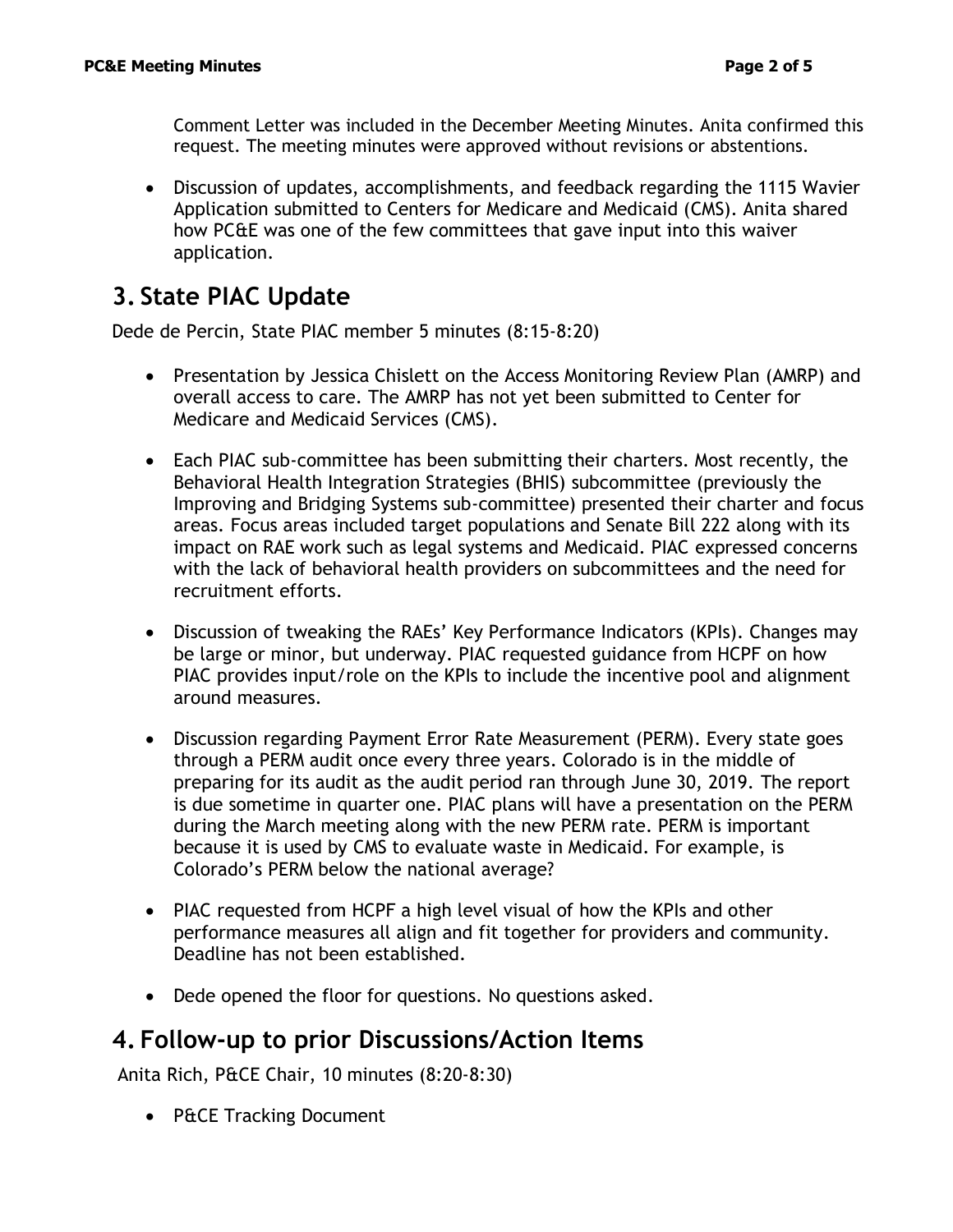- $\circ$  Working on a tracking document which includes objective areas and work groups. Helps ensure groups understand purpose and timeframes. Planned to be available on the subcommittee website and reposted each month with updates.
- P&CE Voting Membership
	- $\circ$  Reiterated the importance of behavioral health providers being involved. Welcomed the new attendees such as dental providers and expressed the importance of their view.
	- o Voting members must attend 75% of all meetings (9 out of 12) and it can be by phone. Need consistency. Still have not filled two voting member spots – specialty care and oral health. Voting members must understand their participation. If lack of participation and consistently missing meetings, the subcommittee will review.

## **5. Access Monitoring and Review Plan**

Jessica Chislett, HCPF, 30 minutes (8:30-9:00)

- [Presentation](https://www.colorado.gov/pacific/sites/default/files/Provider%20and%20Community%20Experience%20Presentation%20January%202020.pdf) (link to slides) Summary
	- o Addressed what the department is doing to evaluate access to care and engagement commitments. Linked CMS federal access requirements and the AMRP (required every three years). AMRP reports on access in five broad categories of services: Primary Care, Physician Specialists, Fee-for-Service Behavioral Health, Pre- and Post-natal obstetrics (including labor and delivery), and Home Health Services.
	- $\circ$  Data and trends presented include utilization of services, any issues that stood out, primary care survey responses for not getting care, and drive time mapping.
	- o Primary Care Survey highest responses for not receiving a usual source of care: (a) not being sick, and (b) not going to see a doctor even when sick. Other reasons included distance, insurance issues, and provider scheduling.
	- o Drive time mapping considers potential access (i.e. where is the closest enrolled provider) and does not address realized access (i.e. where are members actually receiving care). The Department is working on improving this metric to capture realized access for future reports.
	- $\circ$  Drive time mapping data is limited to actual drive times and does not include the time factors of individuals needing public transportation or requiring transportation assistance.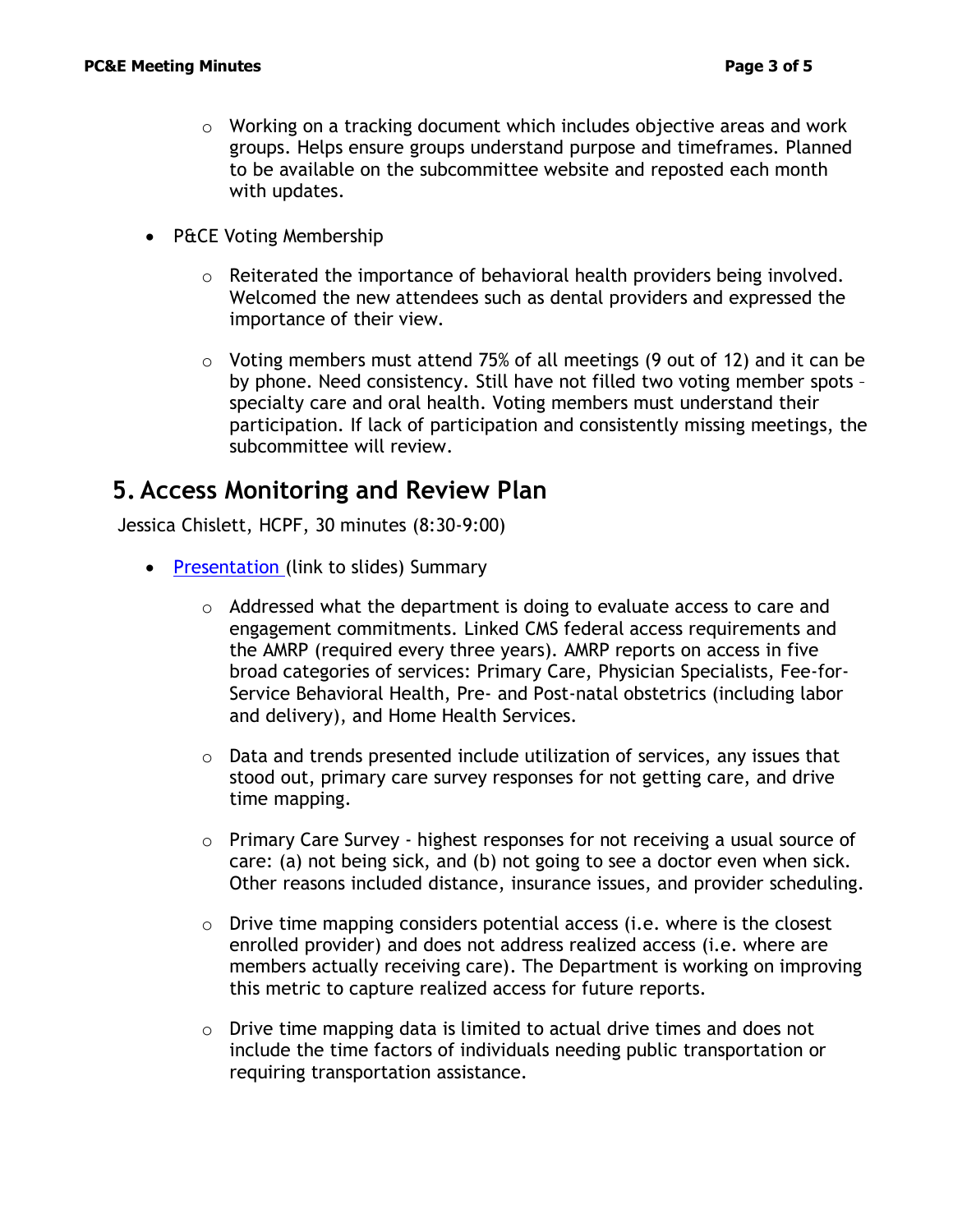- $\circ$  Seasonal decreases of specialty care utilization in the summer, especially for children. Possibly due to being out of school.
- $\circ$  Feedback from public comment period concerns with measuring unmet referrals.
- o **Question** can the department share specialty care claims data regarding utilization to better understand capacity? This report uses claims data of the thirteen specific specialty care provider types. Additional data requires access and HIPAA review prior to release. This information may also be used to identify what groups contributed most to drive time obstacles.
- o **Question** are there any studies that address access to specialty care across target populations? HCPF is looking into this.
- o **Question** is there a key available to better understand the total population and utilization? Penetration data is in the full report which measures the number of members utilizing a service as a percentage of the total member population.
- o **Question** are we considering oral health as specialty care? AMRP excludes oral care. Patterns of oral care may present differently than primary care. Important to extract and analyze this data.
- $\circ$  This report is limited to fulfilling federal reporting requirements. The committee expressed concerns with addressing specialty care issues outside of this report and down to the county level. Concerns also included whether this report constrains future efforts.

## **6. Subcommittee Focus Areas/Objectives/Next Steps**

Anita Rich, P&CE Chair, 20 minutes (9:00-9:30)

- Access to Specialty Care
	- o Create a workgroup with a chair to further analyze specialty care data and make recommendations for improvements. Identify what we do have, what we don't have, and what we need to see.
	- o Anita objective of workgroup: what we need to know and where we need to go. Start small and move big. First identify specific specialty care issues.
- Care Coordination
	- $\circ$  Looking at trying to level set the topic of care coordination at next month's meeting.